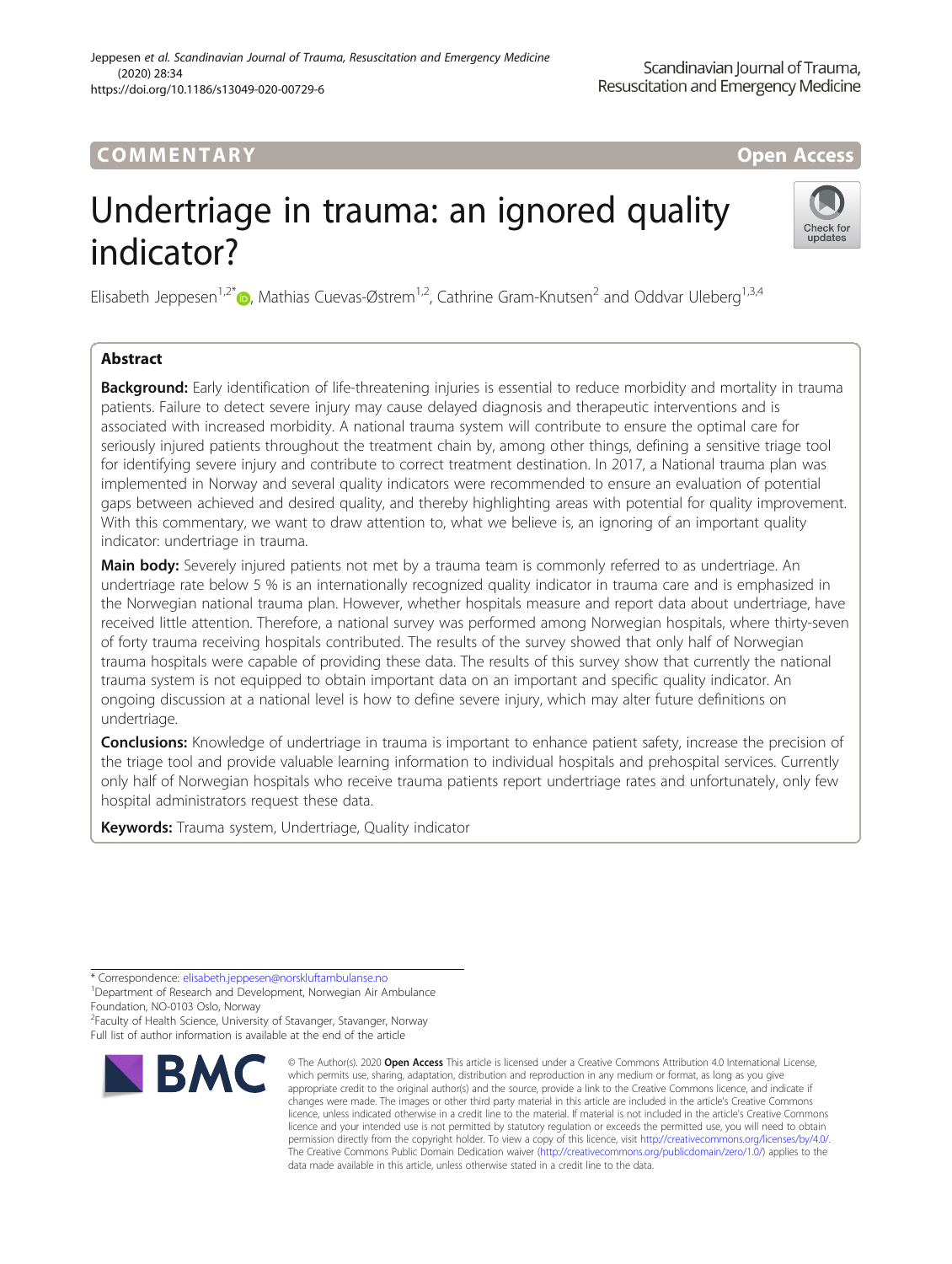#### Background

Early identification of life-threatening injuries is essential to reduce morbidity and mortality [\[1](#page-2-0)]. Triage is used at the scene for multiple purposes; to separate patients with potentially serious injuries from those with minor injuries, prioritizing patients for adequate transport, choosing the right destination and finally choosing the correct response at the receiving hospital. Sensitive triage tools which include physiologic variables, specific anatomic injuries, mechanism of injuries and certain special causes (e.g. age and severe co-morbidity) assist prehospital personnel in the triage process [[1\]](#page-2-0). Suspicion that a person is seriously injured is based on all available knowledge - but due to the need of rapid transportation and treatment, the decision to consider the patient as seriously injured is often based on limited information. Patients who are severely injured (Injury Severity Score [ISS] greater than 15) and not received by a trauma team are commonly referred to as undertriaged (false-negatives) [\[2](#page-2-0), [3](#page-2-0)]. Failure to detect severe injury may cause delayed diagnosis and therapeutic interventions and is associated with increased morbidity [[4](#page-2-0), [5](#page-2-0)]. Conversely, considering a patient to be severely injured where there appears to be less severe injury  $(ISS < 15)$ , is defined as overtriage. The overtriage rate is defined to capture the proportion of unnecessary use of hospital resources on minor trauma (resource overutilization) and could create concurrent conflicts for treating health care professionals with adverse consequences for other patients  $[6]$  $[6]$ .

An undertriage rate of < 5% is often considered as acceptable according to the American College of Surgeons Committee on Trauma (ACS-COT) [\[1](#page-2-0)]. However, previous Norwegian studies have shown substantial higher rates of undertriage at Norwegian hospitals, varying between 13 and 28% [[7](#page-2-0)–[9](#page-2-0)], with similar rates seen in systems in the Netherlands and the United States [[10,](#page-2-0) [11](#page-2-0)]. Therefore, undertriage in trauma is still a challenge even for the most highly developed trauma systems [[12\]](#page-2-0).

A trauma system should help to ensure that seriously injured patients are optimally cared for throughout the treatment chain [[1\]](#page-2-0). In 2017, a National trauma plan was implemented in Norway to ensure an optimal systematic approach and common practices to improve trauma management throughout the country [[13\]](#page-2-0). Several quality indicators were recommended to ensure an evaluation of potential gaps between achieved and desired quality, and thereby highlighting areas with potential for quality improvement. One of the most important quality indicators was the rate of undertriage at Norwegian hospitals. An undertriage rate < 5% was seen as an important indicator of triage precision. However, whether hospitals themselves actually are capable and have the capacity to report these and other quality indicators, have received all too little attention. With this commentary, we want to draw attention to, what we believe is, an ignoring of an important quality indicator: undertriage in trauma, defined as patients with ISS > 15 and not received by a trauma team.

#### Main text

A national survey was performed where a questionnaire was sent to certified registrars in all hospitals reporting data to the Norwegian Trauma registry (NTR) in 2017. NTR should include all patients with New Injury Severity Score [NISS] > 12, head injury  $AIS \geq 3$  and patients with penetrating injuries proximal to elbow or knee, regardless of whether they have received by a trauma team or not. The registrars were asked if they identify and include patients without trauma team activation in the registry. Thirty-seven of forty hospitals, including all four trauma centres, responded to the survey. Nineteen hospitals (51%) stated that they identified and reported undertriage rates. According to results from open questionnaires in the survey, lack of time and resources (57%) were identified as the main barrier to not be able to identify undertriage. Secondly, the working process of retrieving these data was labour-intensive as no precise and adequate technical solutions were available for the data extraction. In addition, half of the hospitals (19 of 37) stated that data on undertriage was not requested, or of interest, by their own hospital administration. The results of the survey shown that only half of Norwegian trauma hospitals were capable of providing data on a nationally defined quality indicator on trauma management.

A study by Wisborg et al., found that only 50% of seriously injured patients in Norway are offered advanced anaesthesiology-led care outside hospitals. The combined effect of both pre- and in-hospital undertriage may lead to negative patient outcome [\[14](#page-2-0)]. In a study by Voskens et al., the undertriage rate among older adults were 38.6% [[10\]](#page-2-0). This result highlights the specific challenges of increased undertriage seen in the older population. Experiences from clinical practice show that undertriaged geriatric patients with low-energy trauma can have few presenting complaints and clinical findings despite severe injuries, typically in the head or as occult internal bleedings. In the absence of red flags, the acuity is low, and they are often evaluated in a community casualty clinic before presenting to hospital. As the current triage algorithms were primarily developed based on a younger trauma population, the increased cohort of older trauma patients with subtle injuries underlines the increased need attention on undertriage rates [[12\]](#page-2-0).

Throughout many years the ability of field triage criteria to identify precisely severely injured patients have been addressed [\[2](#page-2-0)]. The results of this survey show that currently the national trauma system is not equipped to